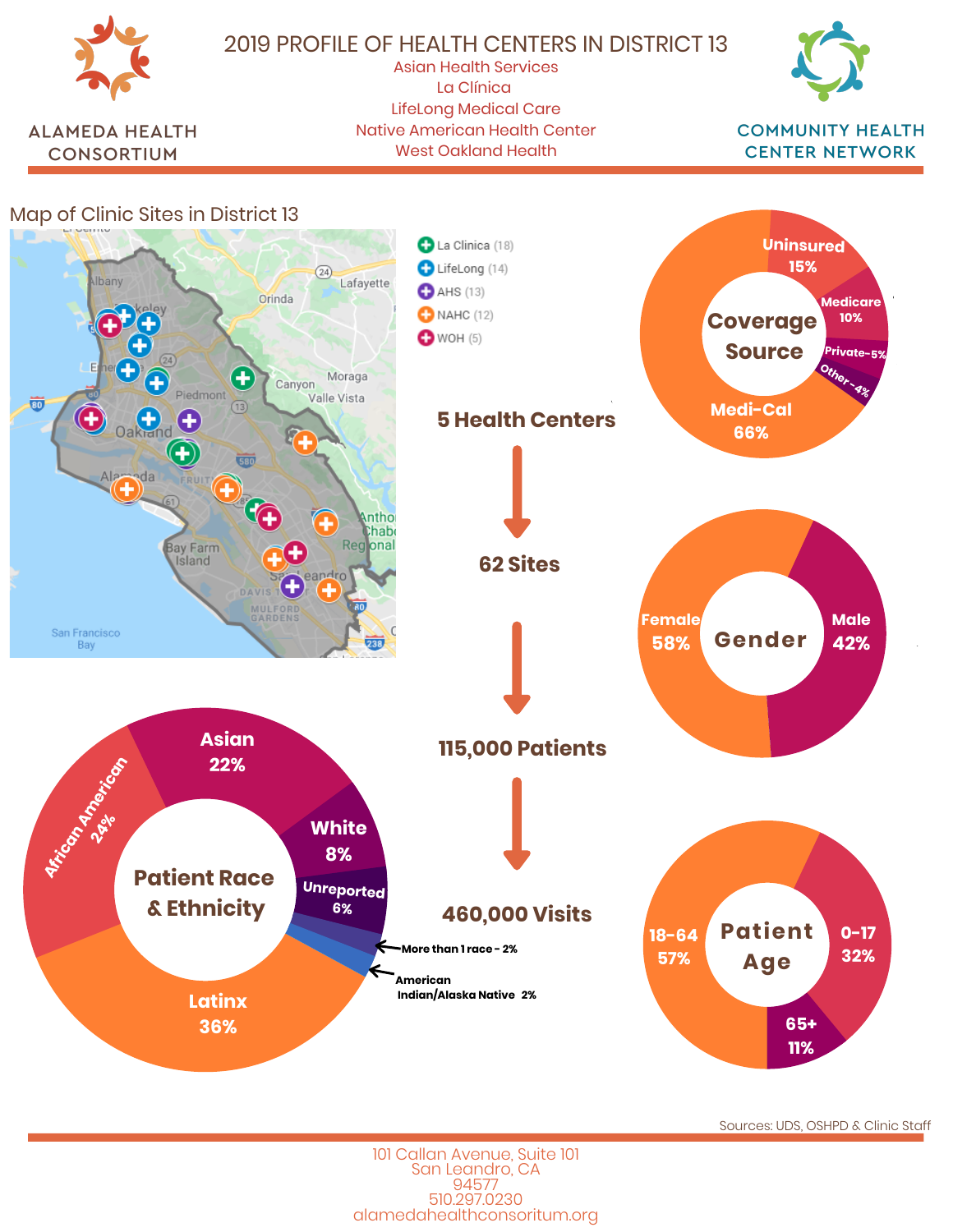

### ALAMEDA HEALTH

**COMMUNITY HEALTH R NETWORK** 

| ALAMEDA HEALIH<br><b>CONSORTIUM</b>                     |                                         |             |          | <b>CENTER NETWORK</b>        |
|---------------------------------------------------------|-----------------------------------------|-------------|----------|------------------------------|
| Alameda Health Consortium                               |                                         |             |          |                              |
| <b>Member Locations</b>                                 | <b>Address</b>                          | City        | Zip      | <b>Type of Clinic</b>        |
| <b>Asian Health Services</b>                            |                                         |             |          |                              |
| AHS Specialty Mental Health Services                    | 310 8th Street                          | Oakland     | 94607    | Behavioral Health/Education  |
| <b>ARC Clinic</b>                                       | 817 Harrison Street                     | Oakland     | 94607    | <b>Urgent Care</b>           |
| Chenming & Margaret Hu Medical<br>Center                | 818 Webster Street                      | Oakland     | 94607    | Comprehensive Care           |
| College of Alameda Dental Clinic                        | 555 Ralph Appezzato<br>Memorial Parkway | Alameda     | 94501    | <b>School Dental</b>         |
| Frank Kiang Medical Center                              | 250 E. 18th Street                      | Oakland     | 94606    | Comprehensive Care           |
| Franklin Elementary                                     | 915 Foothill Blvd.                      | Oakland     | 94606    | School-Based Clinic          |
| Harry and Jeanette Weinberg Dental<br>& Wellness Clinic | 190 11th Street                         | Oakland     | 94607    | <b>Dental &amp; Wellness</b> |
| Lincoln Elementary                                      | 225 llth Street                         | Oakland     | 94606    | School-Based Clinic          |
| Main Dental Clinic                                      | 345 9th Street                          | Oakland     | 94607    | Dental                       |
| Rolland and Kathryn Lowe Medical<br>Center              | 835 Webster Street                      | Oakland     | 94607    | Comprehensive Care           |
| <b>Wildcats Clinic</b>                                  | 1023 MacArthur Blvd.                    | Oakland     | 94610    | School Medical and Dental    |
| Specialty Mental Health                                 | 433 Callan Avenue                       | San Leandro | 94577    | <b>Behavioral Health</b>     |
| <b>AHS Pediatrics</b>                                   | 101 Callan Avenue                       | San Leandro | 94577    | Pediatrics                   |
| La Clínica                                              |                                         |             |          |                              |
| La Clinica Del Sol                                      | 1501 Fruitvale Avenue                   | Oakland     | 94601    | <b>Behavioral Health</b>     |
| Cultura Y Bienestar                                     | 1415 Fruitvale Avenue                   | Oakland     | 94601    | <b>Behavioral Health</b>     |
| Fruitvale Dental                                        | 3050 East 16th Street                   | Oakland     | 94601    | Dental                       |
| Family Optical I                                        | 3060 E 9th Street, Suite B              | Oakland     | 94601    | Optometry                    |
| Havenscourt Health Center                               | 1390 66th Street                        | Oakland     | 94621    | School Health Center         |
| Hawthorne Flementary School-Based - 1700 28th Avenue    |                                         | Oakland     | $Q4$ 601 | School Health Center         |

| Hawthorne Elementary School-Based 1700 28th Avenue |                                | Oakland | 94601 | School Health Center    |
|----------------------------------------------------|--------------------------------|---------|-------|-------------------------|
| Clinic                                             |                                |         |       |                         |
| Community Health Education                         | 1537 Fruitvale Avenue          | Oakland | 94601 | <b>Health Education</b> |
| Roosevelt Health Center                            | 1926 E. 19th Street            | Oakland | 94606 | School Health Center    |
| San Antonio Neighborhood Health                    | 1030 International Blyd        | Oakland | 94606 | School Health Center    |
| Center                                             |                                |         |       |                         |
| Fruitvale WIC                                      | 1450 Fruitvale Avenue, Suite B | Oakland | 94601 | <b>WIC</b>              |
| Youth Heart Health Center                          | 286 E 10th Street              | Oakland | 94606 | School Health Center    |
|                                                    |                                |         |       |                         |

### Working Together for the Health of Our Communities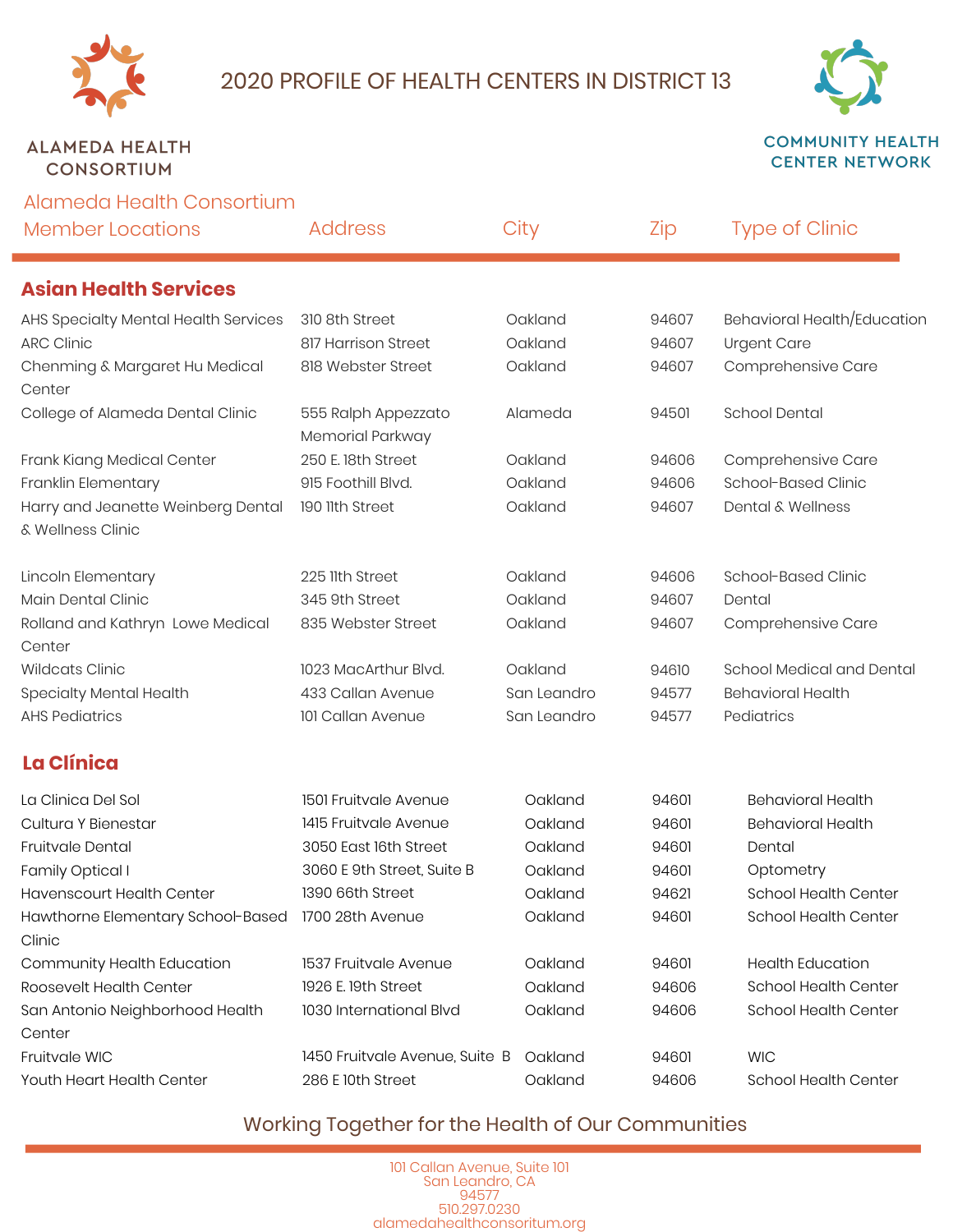

#### **ALAMEDA HEALTH CONSORTIUM**

## **COMMUNITY HEALTH CENTER NETWORK**

| Alameda Health Consortium                               |                                |            |       |                                    |
|---------------------------------------------------------|--------------------------------|------------|-------|------------------------------------|
| <b>Member Locations</b>                                 | <b>Address</b>                 | City       | Zip   | <b>Type of Clinic</b>              |
| La Clínica cont.                                        |                                |            |       |                                    |
| <b>Tiger Health Clinic</b>                              | 4610 Foothill Blvd             | Oakland    | 94601 | School Health Center               |
| La Clinica Dental at                                    | 4881 Telegraph Avenue          | Oakland    | 94609 | Dental                             |
| Children's Hospital Oakland<br>Techniclinic             | 4351 Broadway                  | Oakland    | 94611 | School Health Center               |
| Clinica Alta Vista                                      | 1515 Fruitvale Ave             | Oakland    | 94601 | Comprehensive Care                 |
| Fruitvale Village                                       | 3451 E 12th Street             | Oakland    | 94601 | Comprehensive Care                 |
| Julian R. Davis Pediatrics                              | 5461 Foothill Boulevard        | Oakland    | 94601 | Pediatrics                         |
| TRUCHA (Together Reaching<br>Users Combating HIV & AIDS | 1531 Fruitvale Avenus          | Oakland    | 94601 | <b>HIV Prevention/Care</b>         |
| <b>LifeLong Medical Care</b>                            |                                |            |       |                                    |
| Ashby Center                                            | 3075 Adeline Street            | Berkeley   | 94703 | Comprehensive Care                 |
| Berkeley Primary Care Access Clinic                     | 2001 Dwight Way                | Berkeley   | 94704 | Urgent Care                        |
| Downtown Oakland Health Center                          | 616 16th Street                | Oakland    | 94612 | Comprehensive Adult Care           |
| <b>East Oakland Health Center</b>                       | 10700 MacArthur Blvd.          | Oakland    | 94605 | Comprehensive Adult Care           |
| <b>Eastmont Health Center</b>                           | 7200 Bancroft                  | Oakland    | 94605 | Comprehensive Adult Care           |
| <b>Elmhurst Community Prep</b>                          | 1800 98th Avenue, Bld. 103     | Oakland    | 94603 | <b>School Health Center</b>        |
| Emeryville Health Center                                | 4727 San Pablo Ave., Room B214 | Emeryville | 94608 | School Health Center               |
| <b>Howard Daniel Health Center</b>                      | 9933 MacArthur Blvd            | Oakland    | 94605 | Comprehensive Care                 |
| Lenoir Health Center                                    | 2940 Summit Street, #1B        | Oakland    | 94609 | Pediatric Care                     |
| Lifelong Dental Care                                    | 1860 Alcatraz Avenue           | Berkeley   | 94703 | Dental                             |
| Over 60 Health Center                                   | 3260 Sacramento Street         | Berkeley   | 94702 | Comprehensive Care                 |
| Rosa Parks Elementary                                   | 920 Allston Way                | Berkeley   | 94710 | School Behavioral Health<br>Center |
| West Berkeley Health Center                             | 837 Addison Street             | Berkeley   | 94710 | Comprehensive Care                 |
| West Oakland Middle School                              | 991 14th Street, Bld. H        | Oakland    | 94607 | School Health Center               |

### Working Together for the Health of Our Communities